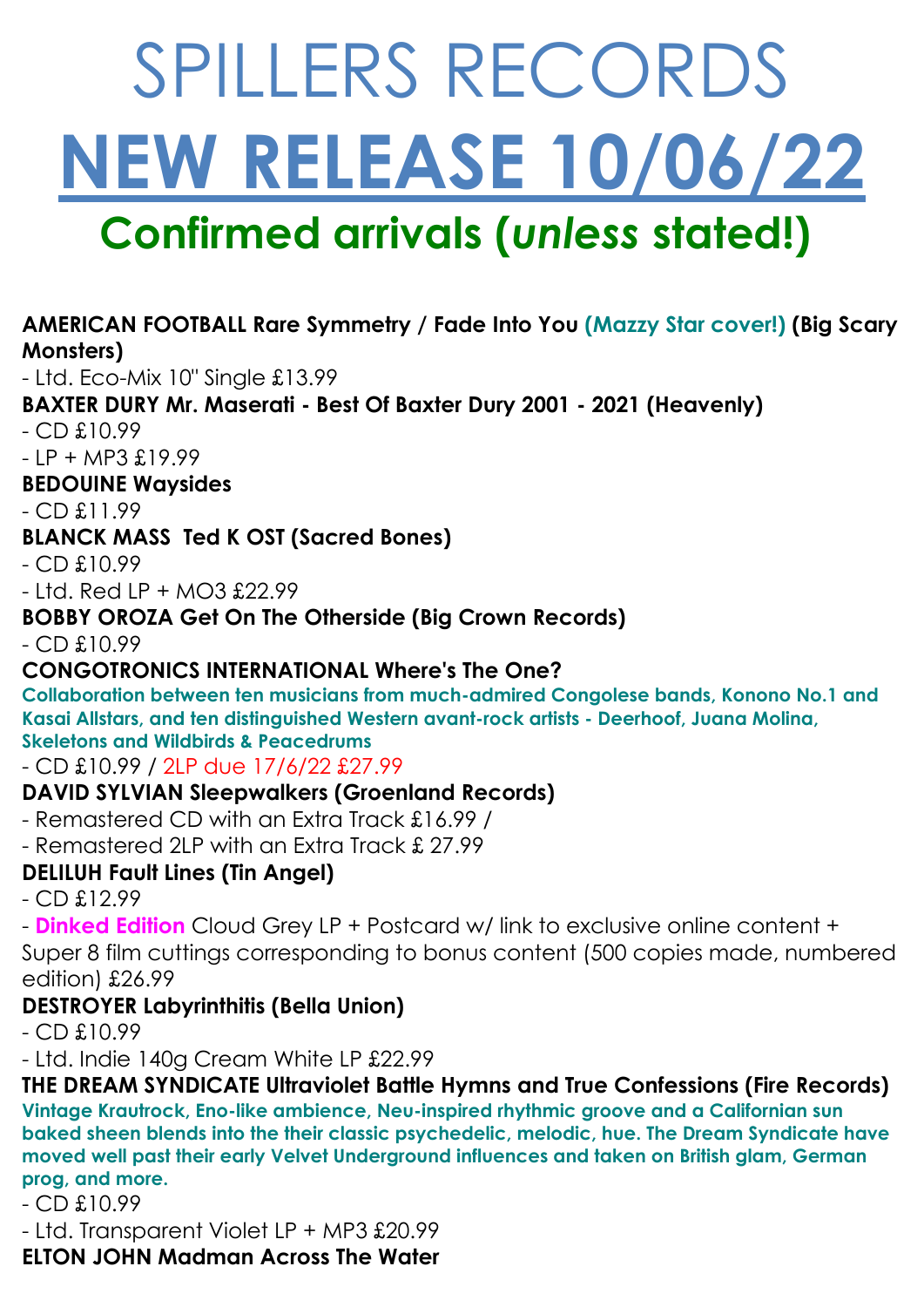#### - Ltd 2CD £13.99

- LTD Blue/White 1LP £33.99

#### **FANTASTIC NEGRITO White Jesus Black Problems**

 $-$  CD  $£10.99$ 

- LP £19.99

#### **GEORGE EZRA Gold Rush Kid**

- CD £12.99

- Retail Excl. Blue LP £22.99

#### **JOANNE SHAW TAYLOR Blues From The Heart Live**

**This amazing performance features songs from her highly acclaimed release "The Blues Album" in addition to fan favourites and never- before- heard tracks. With Joe Bonamassa, Kenny Wayne Shepherd and Mike Farris as the night's special guests, giving attendees a once- in- a- lifetime concert experience.**

- CD+Blu-Ray £19.99

#### **JOHN ZORN A Garden Of Forking Paths (Tzadik)**

**New music written expressly for the all-star guitar trio of Bill Frisell, Julian Lage and Gyan Riley** - CD £16.99

#### **KELLEY STOLTZ The Stylist**

- CD £10.99

- **DINKED EDITION** Butterfly effect blue / pink / purple LP + 2 x bonus 7" (3 exclusive tracks & a Fall cover!) (Hand-numbered edition of 450 copies) £29.99

#### **KELLY LEE OWENS LP8**

- Ltd. INDIES Clear LP £19.99

- CD due 8/722 £10.99

#### **LITTLE FEAT Electrif Lycanthrope - Live at Ultra-Sonic Studios, 1974**

**Nestled between the classic LP releases Dixie Chicken and Feats Don't Fail Me Now and performed for a small and intimate assembled studio audience, this recording finds Little Feat in their prime, live from Ultrasonic Studios in Hempstead, NY on September 9, 1974.**

#### - CD £ 12.99

#### **MALCOLM MIDDLETON A Brighter Beat (Full Time Hobby)**

- 15th Anniversary Edition Clear LP £23.99

#### **THE MARS VOLTA Landscape Tantrums - Unfinished Original Recordings Of De-Loused In The Comatorium**

**Lost for two decades, the recent rediscovery of Landscape Tantrums the first attempt at recording the music that would become The Mars Volta's De-Loused In The Comatorium revealed an important and hitherto missing chapter in the group's evolution.**

- Ltd. Transparent LP £17.99

# **MAX RICHTER The New Four Seasons - Vivaldi Recomposed (Deutsche**

#### **Grammophon)**

- CD £13.99

- LP £24.99

#### **MURRAY GOLD Doctor Who: Series 1 & 2 OST**

- Ltd. Orange 2LP £29.99

#### **NELL BRYDEN Arms Around The Flame**

- CD £10.99

#### **NENEH CHERRY The Versions**

**A collaboration album of covers from her expansive catalogue by an all female lineup of some of the most exciting and revered artists of our time.** 

**One of the artists involved include long-time friend, superstar songwriter Sia's version of Neneh's**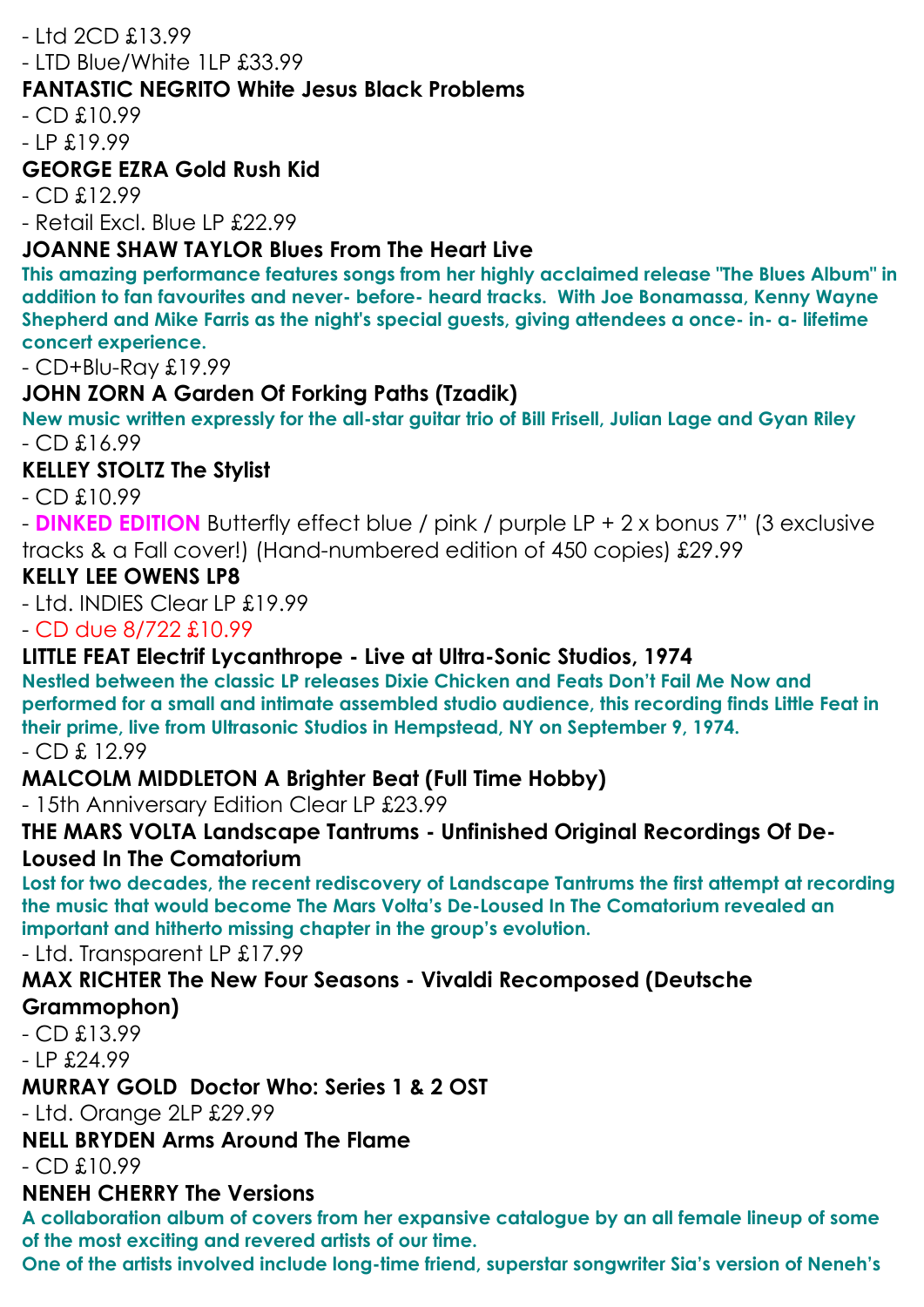**hit "Manchild, one of pop's treasured musical geniuses and woman behind some of the most memorable songs of recent decade, Robyn who teamed up with Mapei to re-imagine the seminal track "Buffalo Stance" into a slinky, scandipop song with the help of Dev Hynes on production. Pop provocateur, ANOHNI lends her haunting vocals to "Woman", delivering an arresting remake of the empowering track and south London nomad Greentea Peng transforms "Buddy X" into a garage infused number.**

- CD £10.99

 $- IP$  £26.99

#### **NICK MULVEY New Mythology**

- CD £10.99

- LP £18.99

#### **NIKKI SUDDEN The Truth Doesn't Matter (Remixed Remastered Reimagined)**

**The Final Album recorded by Nikki Sudden release posthumously by friends. Now after consultation with all band members and producer John Rivers the album has been re assembled re mixed and re mastered to create the best sound it's ever been**

- CD £12.99

- LP £23.99

## **PATTY GRIFFIN Tape**

**A collection of 10 home recordings and rarities from her extensive catalogue of songs. These unreleased recordings were captured over 5 years ago and showcase Patty's natural talent for nuanced, heartfelt story telling.**

- CD £10.99

#### **PORTICO QUARTET Portico Quartet- 10th Anniversary (Real World Records)**

- LTD Exclusive Hot Pink Olive Green 2LP + MP3 which Inc. additional contemporaneous EP tracks, currently unavailable elsewhere £26.99

## **RICHARD ASHCROFT C'mon People(We're Making It Now)[feat. Liam**

## **Gallagher][Don't Stop Now Mix]**

- Ltd. 7" £ 9.99

#### **THE ROLLING STONES Licked Live In NYD (2003)**

- 2CD £18.99

## **ROXY MUSIC Manifesto (Half Speed Master)**

- LTD 1LP £30.99

## **ROXY MUSIC Siren (Half Speed Master)**

- LTD 1LP £30.99

## **RUFUS WAINWRIGHT Rufus Does Judy At Capitol Studios**

CD £ 9.99 / LP (Due 2/9/22) £19.99

## **SAM SLATER I Do Not Wish To Be Known As A Vandal (Bedroom Community)**

- **DINKED EDITION** Galaxy Splatter LP w/ hot foil Sleeve w/ sot varnish text + Hand-Signed Postcard (500 copies only!) £23.99

#### **SHEARWATER The Great Awakening**

- CD £10.99 / 2LP due 15/7/22 £29.99

**SINEAD O'BRIEN Time Bend And Break The Bower (Chess Club)** 

- Ltd. Clear LP £21.99 / CD due 17/6/22 £10.99

## **SPENCER CULLUM Spencer Cullum's Coin Collection (Full Time Hobby)**

**With an arm's length list of credits stretching from the likes of Kesha, Dolly Parton and Deer Tick, to Miranda Lambert and Little Big Town, pedal steel savant Spencer Cullum is one of Nashville's most in-demand session cats. Now, with a debut solo album, Spencer Cullum's Coin Collection, paying homage to the '60s and '70s psych-pop, folk and proto prog heroes of his homeland, this Nashville sideman's stepping out from the shadows into the spotlight. Feat. Caitlin Rose, Andrew**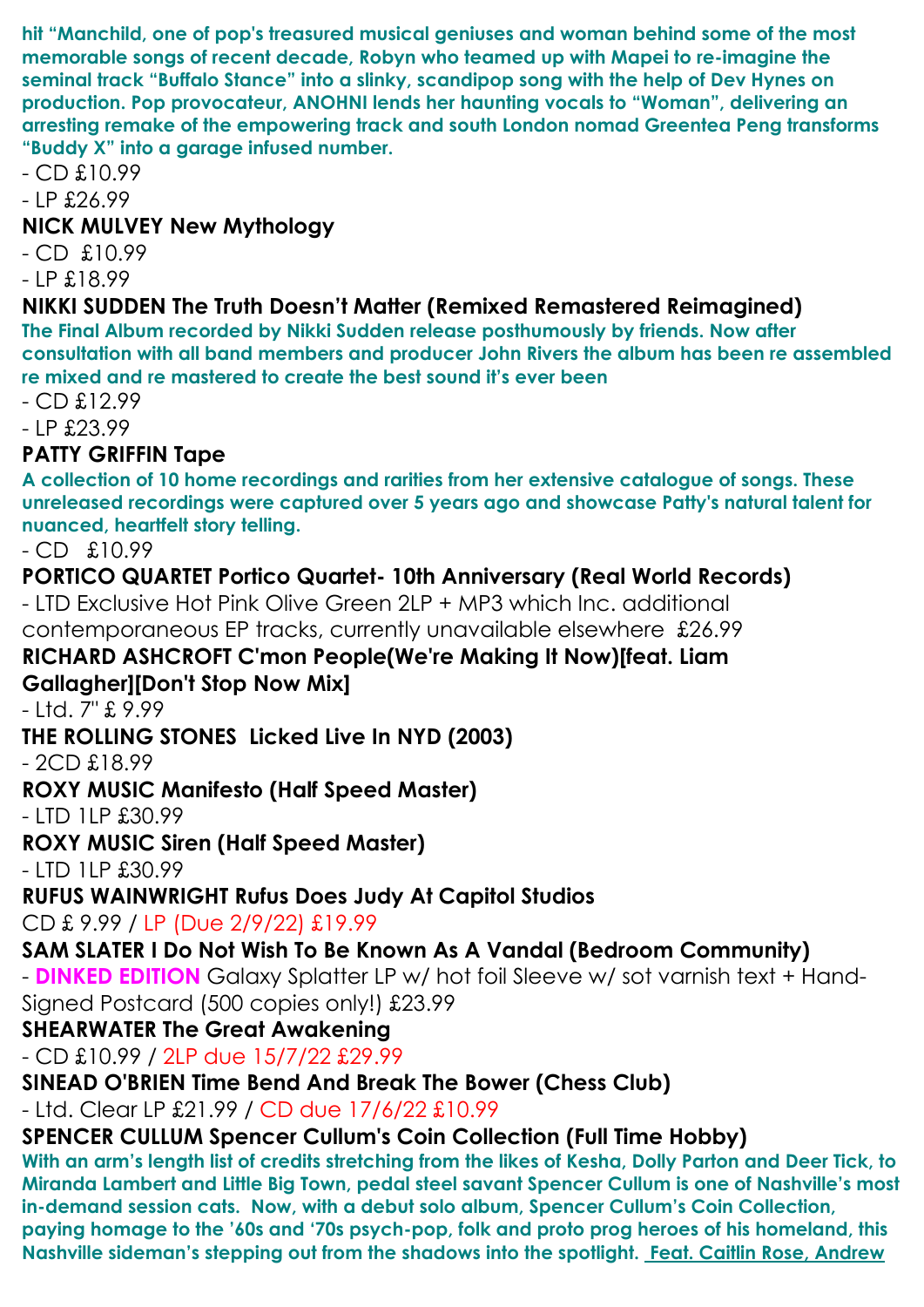**Combs, Erin Rae, Annie Williams and James "Skyway Man" Wallace". Well worth your time getting to know this one!**

- LP (repress) £23.99 / CD £11.99

#### **STEVE CRADOCK A Soundtrack to an Imaginary Movie**

**Steve Cradock reveals a different side to his music talents with a new instrumental LP drawing on jazz, folk, classical and film soundtrack influences**

- CD £10.99

**STRAWBERRY GUY Sun Outside My Window (Melodic)** 

CD £11.99 / Baby Blue 180g LP + MP3 + Poster £19.99

**TEDESCHI TRUCKS BAND I Am The Moon: I. Crescent**

**An expansive, inspired, and ambitious musical journey that propels the treasured American ensemble into new and thrilling creative territory.**

- CD £ 11.99 / LP due September 2022, get in touch to register your interest or receive more info when known!

**THEE HEADCOATEES Sisters of Suave (Damaged Goods)**  LP £15.99

**µ-ZIQ Magic Pony Ride (Planet Mu)** 

**An album of joyful, melodic, jungle-inspired music, and his first LP of new material on the label since 2013. Paradinas had been releasing archival albums but got a taste for making new music after a trip to Wales (inspiring 'Scurlage', his 2021 album on Analogical Force).**

- CD £10.99

- Ltd. Purple LP £23.99

## **VIEUX FARKA TOURÉ Les Racines (World Circuit)**

 $-$  CD  $£10.99$ 

- 180g LP £ 22.99

#### **XTC Mummer**

- 200g LP £21.99

## **YANN TIERSEN 11 5 18 2 5 18**

- CD £10.99 / Clear w/ etched side D 2LP due 30/9/22 £30.99

## **VARIOUS ARTISTS / Wild Style (Mr. Bongo)**

**Animal Records – founded by Chris Stein of Blondie fame – only ever released one album in its brief early-80s history, but what an album that was Wild Style remains the most seminal soundtrack in hip-hop history, a snapshot of the scene as it evolved from the streets to the recording studio. But it's not just a vital document, it's also a damn good listen. The line-up is a who's who of those who stood out from hip- hop's nascent block party days. The Double Trouble pairing of Rodney Cee and KK Rockwell, The Chief Rocker himself, Busy Bee, the mighty line-ups of both The Cold Crush Brothers and The Fantastic Freaks. The music captures the free-form, roaming nature of the film – it's rough at the edges, it's occasionally amateurish, but it's completely, utterly glorious.**

- CD £10.99
- LP £21.99

# **OUT NOW / New Arrivals To Us**

# **FFRANCON Gwalaxiabelleville 1315 / Machynlleth 1404 (Ankst Music)**

**This is a re-mastered, re-imagined and re-purposed physical album version of Welsh electronic artist Ffrancon's ground breaking fusion of Detroit techno and rebel Welsh politics. These tracks originally appeared online in 2020 as part of Geraint Francon's 'Machynlleth Sound Machine' concept which grew out of the chance discovery that Belleville, the birthplace of Detroit techno,**